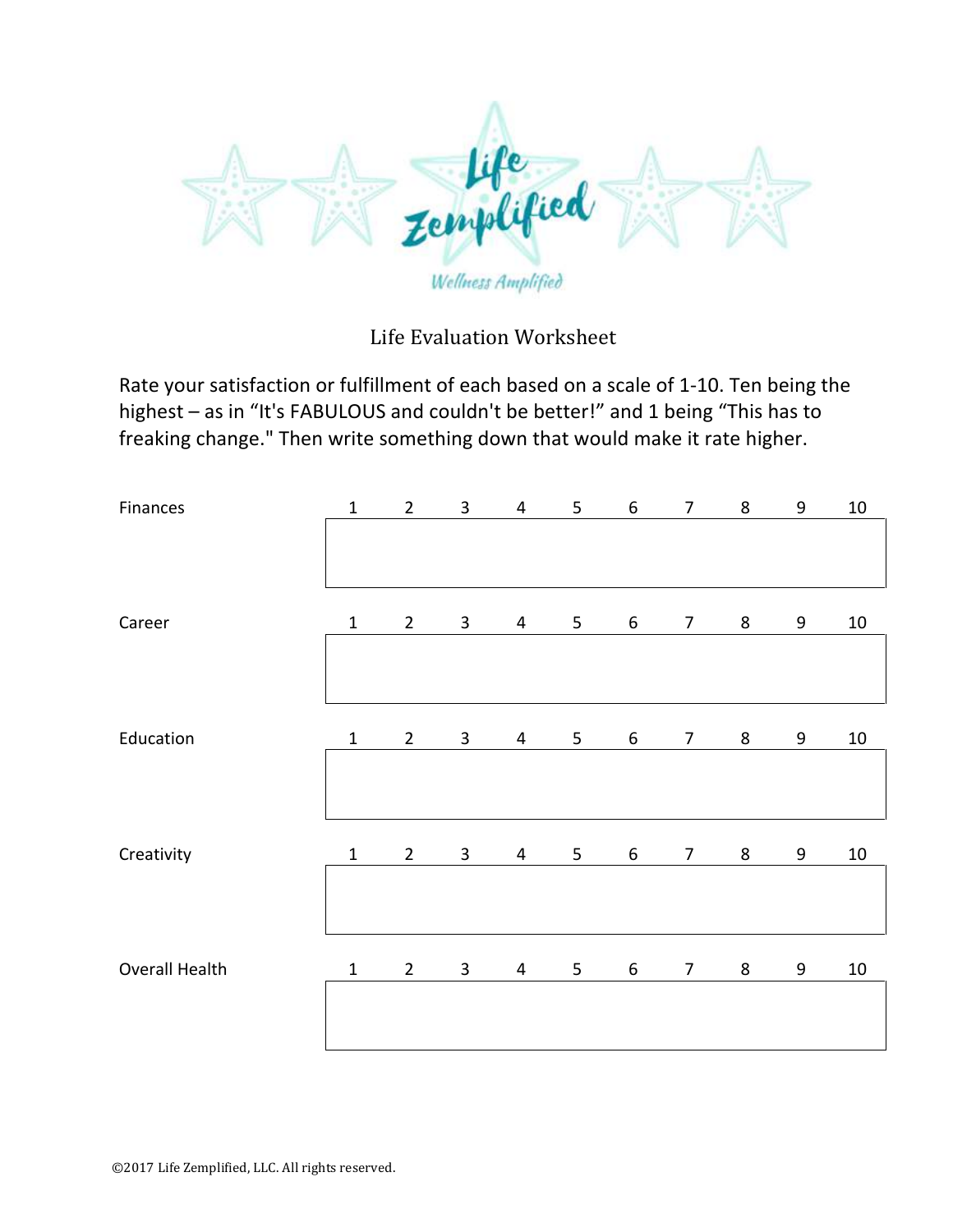Rate your satisfaction or fulfillment of each based on a scale of 1-10. Ten being the highest - as in "It's FABULOUS and couldn't be better!" and 1 being "This has to freaking change." Then write something down that would make it rate higher.

| <b>Physical Activity</b>    | $\mathbf{1}$ | $\overline{2}$ | $\overline{3}$ | $\overline{4}$          | 5 | $\boldsymbol{6}$ | $\overline{7}$ | 8       | $\boldsymbol{9}$ | $10\,$ |
|-----------------------------|--------------|----------------|----------------|-------------------------|---|------------------|----------------|---------|------------------|--------|
|                             |              |                |                |                         |   |                  |                |         |                  |        |
| Nutrition/Diet              | $\mathbf{1}$ | $\overline{2}$ | $\overline{3}$ | 4                       | 5 | 6                | $\overline{7}$ | 8       | 9                | $10\,$ |
|                             |              |                |                |                         |   |                  |                |         |                  |        |
| Home Environment            | $\mathbf{1}$ | $\overline{2}$ | $\mathbf{3}$   | $\overline{4}$          | 5 | 6                | $\overline{7}$ | 8       | 9                | $10\,$ |
|                             |              |                |                |                         |   |                  |                |         |                  |        |
| Romantic Relationship       | $\mathbf{1}$ | $\overline{2}$ | $\mathbf{3}$   | $\overline{4}$          | 5 | 6                | $\overline{7}$ | 8       | $\boldsymbol{9}$ | $10\,$ |
|                             |              |                |                |                         |   |                  |                |         |                  |        |
| <b>Family Relationships</b> | $\mathbf{1}$ | $\overline{2}$ | $\overline{3}$ | 4                       | 5 | 6                | $\overline{7}$ | 8       | 9                | 10     |
|                             |              |                |                |                         |   |                  |                |         |                  |        |
| Friendships/Social          | $\mathbf{1}$ | $\overline{2}$ | $\mathbf{3}$   | 4                       | 5 | 6                | $\overline{7}$ | 8       | 9                | $10\,$ |
|                             |              |                |                |                         |   |                  |                |         |                  |        |
| Community Involvement       | $\mathbf 1$  | $\mathbf 2$    | $\mathbf{3}$   | $\overline{\mathbf{4}}$ | 5 | $\boldsymbol{6}$ | $\overline{7}$ | $\bf 8$ | 9                | $10\,$ |
|                             |              |                |                |                         |   |                  |                |         |                  |        |
| Spirituality                | $\mathbf 1$  | $\overline{c}$ | $\mathbf{3}$   | $\overline{4}$          | 5 | $\boldsymbol{6}$ | $\overline{7}$ | 8       | 9                | $10\,$ |
|                             |              |                |                |                         |   |                  |                |         |                  |        |
|                             |              |                |                |                         |   |                  |                |         |                  |        |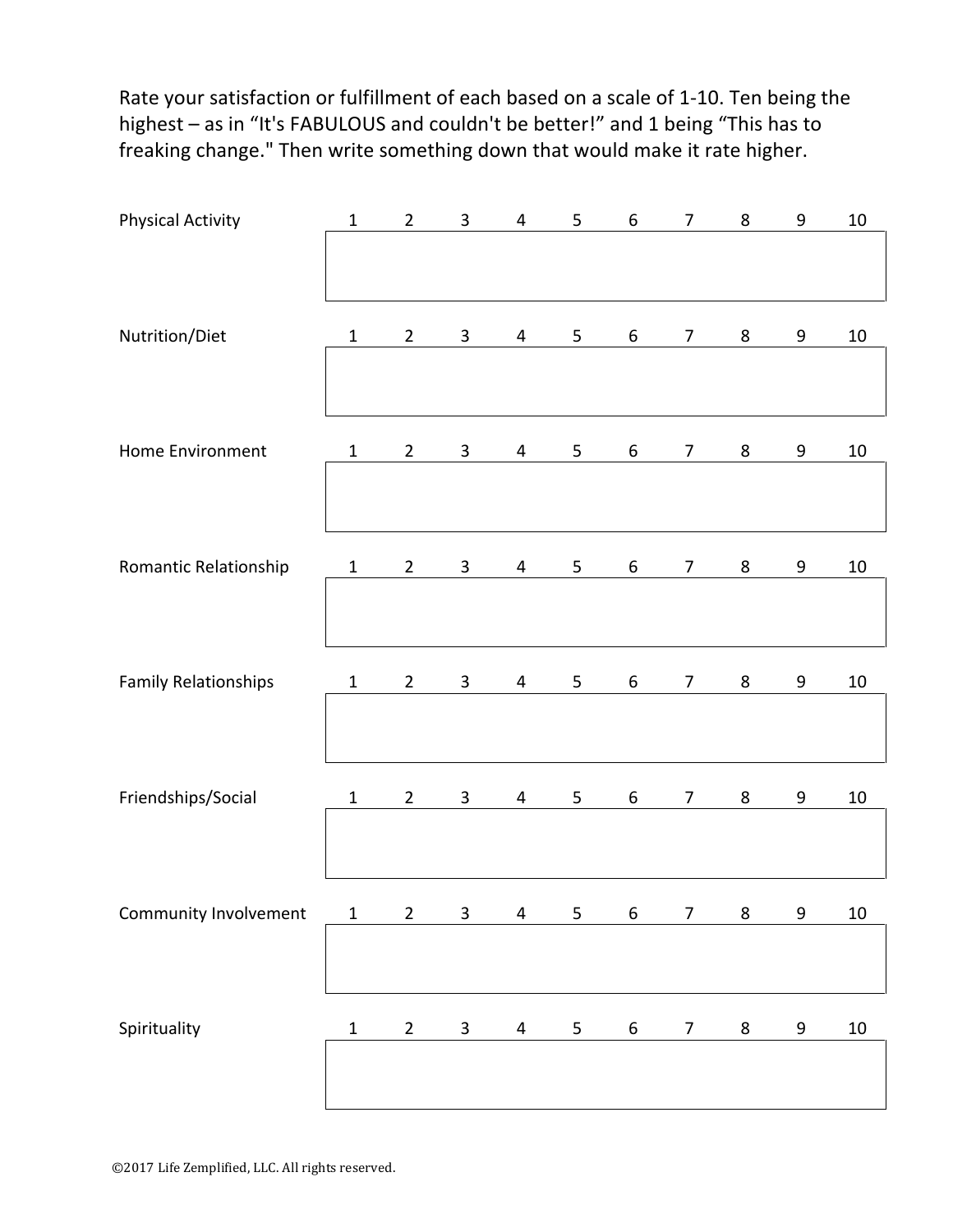How do your numbers look?

Which areas of your life are most nurturing you?

Are there areas that fall in the middle range that you would like to improve?

Can you see areas that cause you to feel stressed or empty and unfulfilled?

Take some time to journal your thoughts, ideas, and revelations.

What is it that feeds YOU? What do you love doing? What do you look forward to the most?

When are you the most: happy, energized, balanced, at peace, joyful, fulfilled, etc.? Think about what that is for you and how you can create that.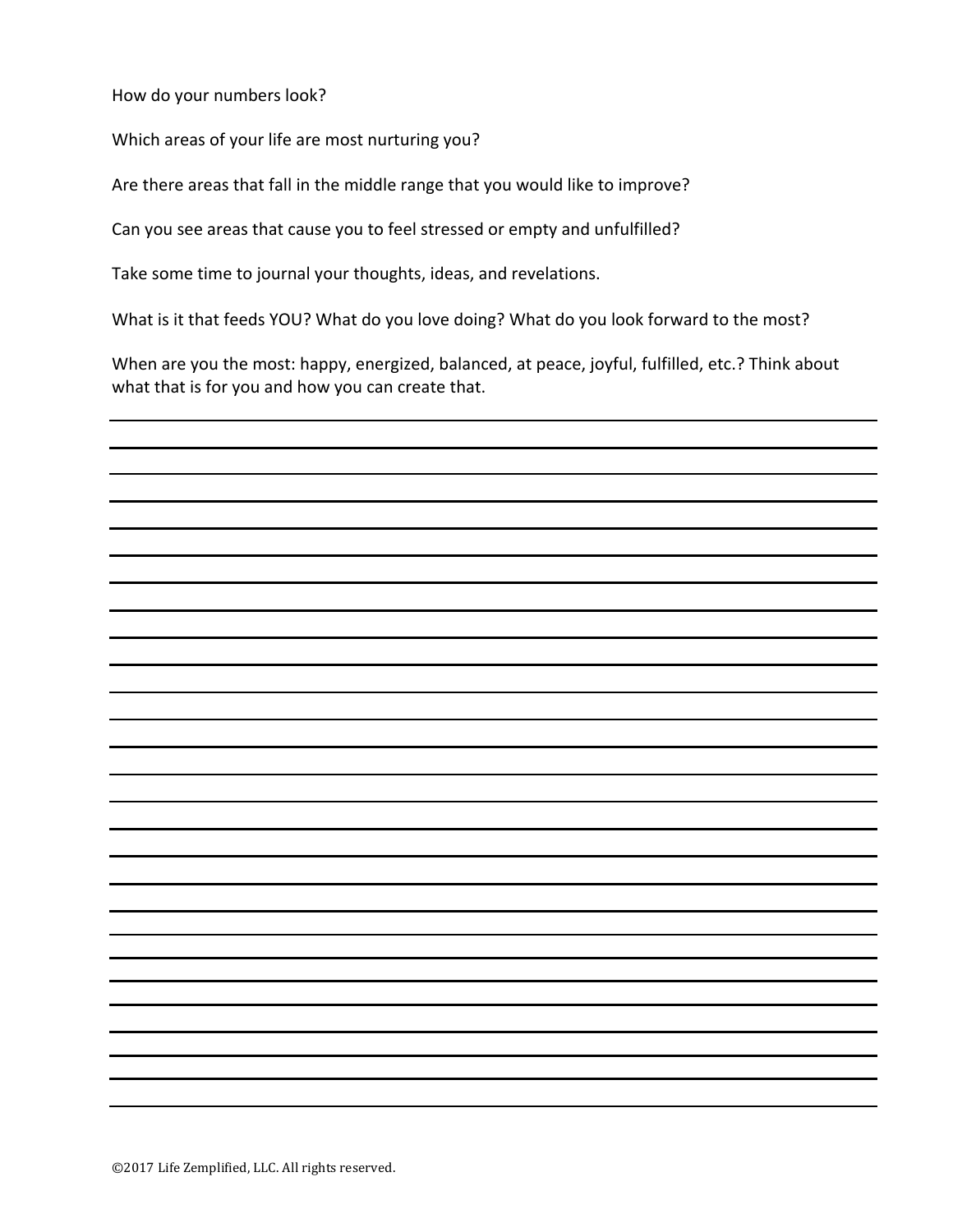For the areas of your life that were below an 8-10 range, what are some ideas you have to feel more satisfied and complete?

Identify three to five areas that are not currently providing you the nourishment you want and need but with improvement, would have the most significant impact on your life.

- Which of those areas would be the easiest to start with and why?
- Which would be the most challenging and why?
- Which 3-5 areas could you work on that would improve your happiness and life balance? Be specific.

## **My 3-5 Areas That Need More Nurturing**

Note your 3-5 areas that need more nurturing and reflect on ways to go about that.

| 1. |  |  |
|----|--|--|
|    |  |  |
|    |  |  |
|    |  |  |
| 2. |  |  |
|    |  |  |
|    |  |  |
|    |  |  |
| 3. |  |  |
|    |  |  |
|    |  |  |
|    |  |  |
| 4. |  |  |
|    |  |  |
|    |  |  |
|    |  |  |
| 5. |  |  |
|    |  |  |
|    |  |  |
|    |  |  |
|    |  |  |